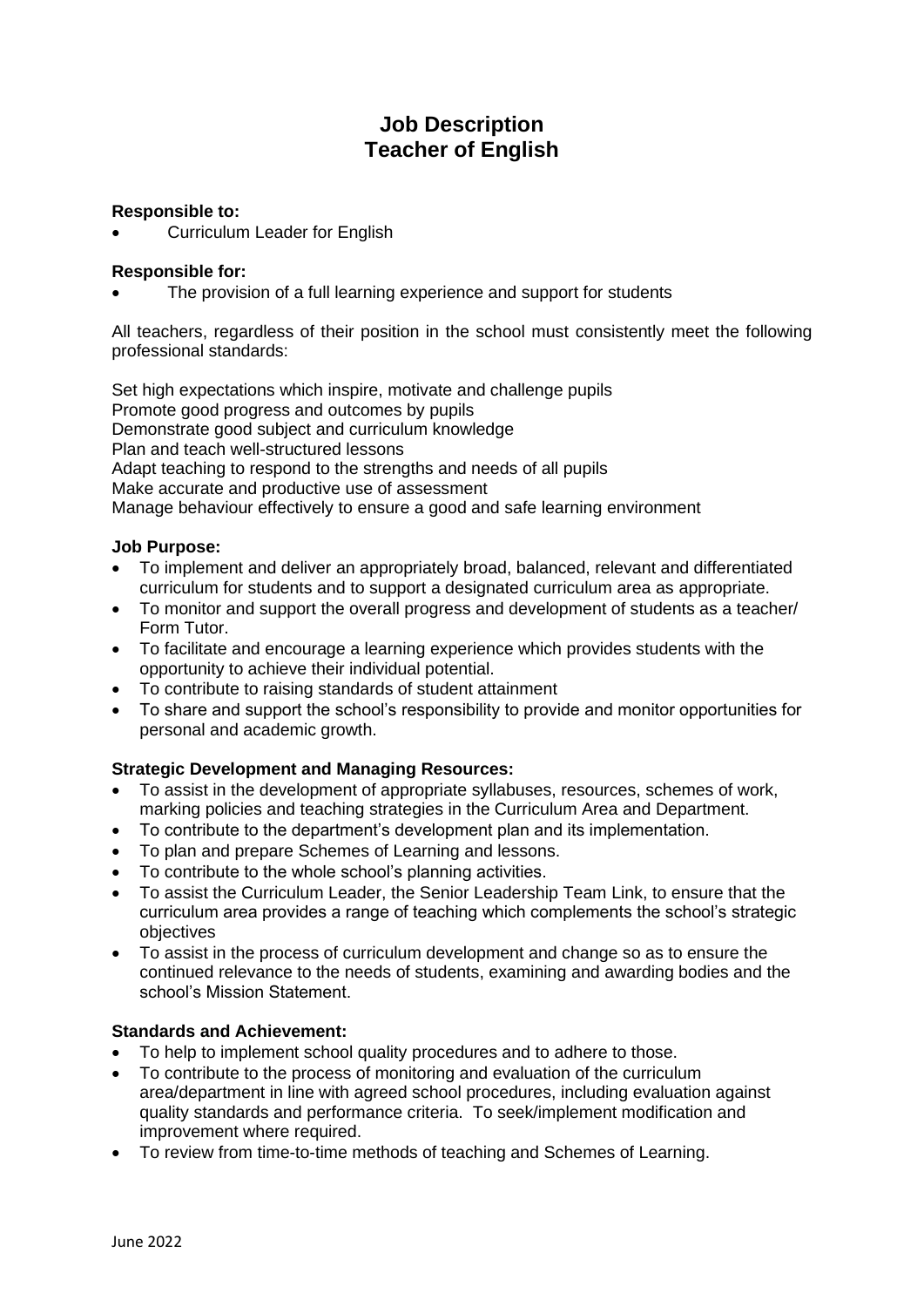- To take part, as may be required, in the review, development and management of activities relating to the curriculum, organisation and pastoral functions of the school.
- To contribute to the process of the ordering and allocation of equipment and materials.
- To assist the Curriculum Leader to identify resource needs and to contribute to the efficient/effective use of physical resources.
- To co-operate with other staff to ensure a sharing and effective usage of resources to the benefit of the School, department and the students.

## **Teaching & Learning:**

- To teach, students according to their educational needs, including the setting and marking of work to be carried out by the student in school and elsewhere.
- To assess, record and report on the attendance, progress, development and attainment of students and to keep such records as are required.
- To provide, or contribute to, oral and written assessments, reports and references relating to individual students and groups of students
- To ensure that Literacy, Numeracy and school subject specialism(s) are reflected in the teaching/learning experience of students
- To undertake a designated programme of teaching
- To ensure a high-quality learning experience for students which meet internal and external quality standards
- To prepare and update subject materials.
- To use a variety of delivery methods which will stimulate learning, be appropriate to student needs and meet the requirements of the syllabus.
- To maintain discipline in accordance with the school's procedures, and to encourage good practice with regard to punctuality, behaviour, standards of work and homework.
- To undertake assessment of students as requested by external examination bodies, departmental and school procedures
- To mark, grade and give written/verbal and diagnostic in line with the school's area marking policy.

### **Assessment, Feedback and Tracking:**

- To maintain appropriate records and to provide relevant accurate and up-to-date information for MIS, registers, etc.
- To complete the relevant documentation to assist in the tracking of students.
- To track student progress and use information to inform teaching and learning

### **Staff Development:**

- To take part in the school's staff development programme by participating in arrangements for further training and professional development.
- To continue personal development in the relevant areas including subject knowledge and teaching methods.
- To engage actively in the Appraisal process.
- To ensure the effective/efficient deployment of classroom support
- To work as a member of a designated team and to contribute positively to effective working relations within the school.

### **Student Support and Progress:**

- To be a Form Tutor to an assigned group of students.
- To promote the general progress and well-being of individual students and of the Form Tutor Group as a whole.
- To liaise with the College Leader to ensure the implementation of the school's Pastoral System.